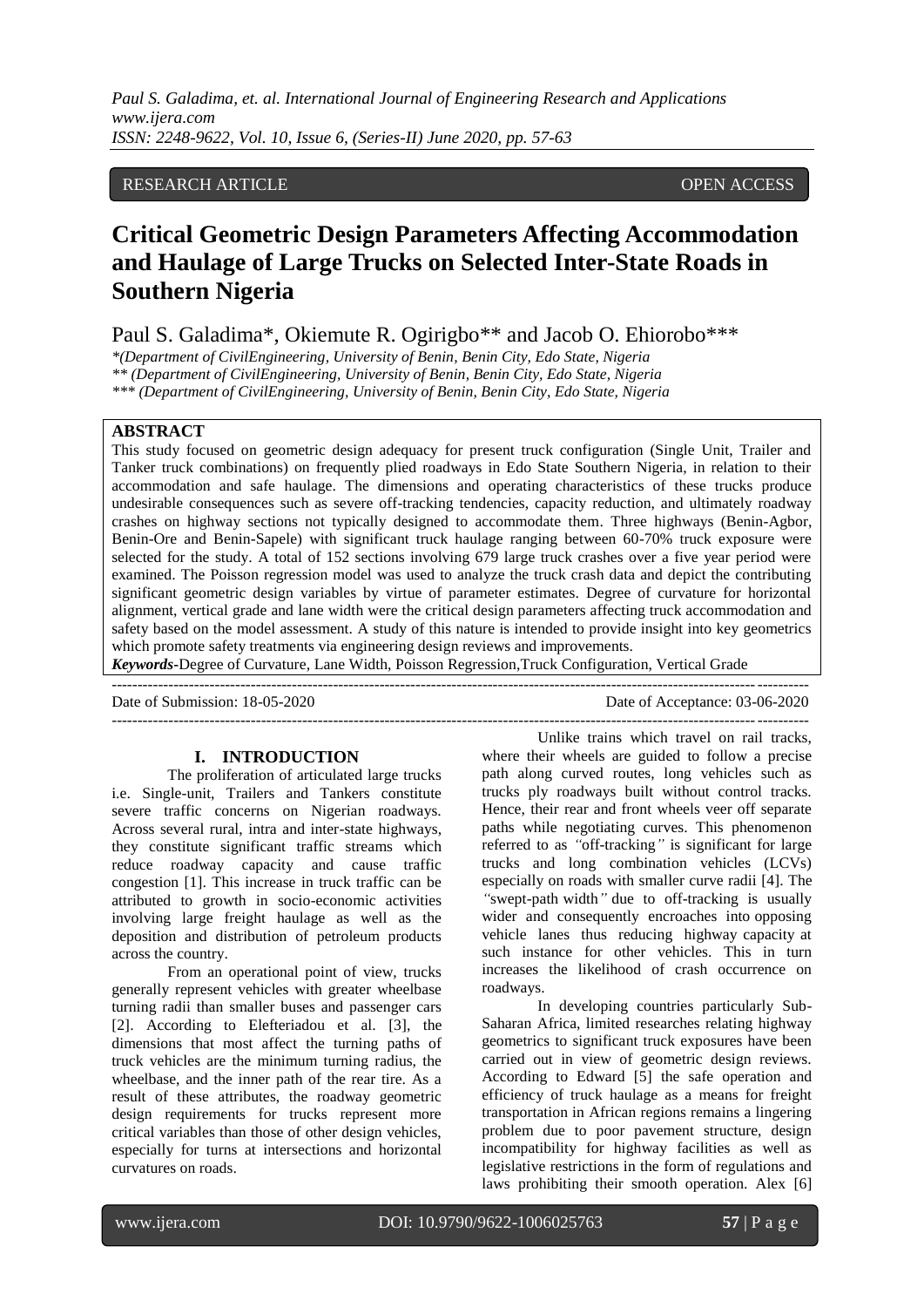highlighted inadequate designs and lack of quality control during highway infrastructure building process as a major problem that has over time resulted in high traffic volumes and traffic loads for heavy trucks and other vehicles on federal roads in Nigeria. Apart from this, there is also the lack of concise database on frequency and distribution of restrictive roadway geometric features for federal highway systems, which are required to facilitate design and maintenance improvements. It is against this backdrop that this study was carried out so as to provide an understanding of the critical geometrical elements that are restrictive to the accommodation of trucks on roadways.

# **II. RESEARCH METHODOLOGY**

2.1 Study Area and Route Selection Criteria<br>
Limited access roadways with relatively access roadways with homogenous sections and significant truck vehicle exposure were selected for the purpose of this research. The roadways examined were:

- Benin-Agbor
- Benin-Ore
- Benin-Sapele

Each route was assessed for the distribution of typical geometric design elements (horizontal curvature, vertical grade as well as roadway crosssectional elements). These roadways were been selected on the basis that they represent major routes which permit the movement of large volumes of vehicular traffic for trucks and connect major points of traffic generation with industrial and commercial distribution points in Southern Nigeria. Figure 1 highlights the truck haulage routes selected and investigated.



**Figure 1:** Map of study area and selected roadway systems [7]

#### **2.2 Data Collection**

Information relating to truck haulage activities and crash data were obtained from the Federal Road Safety Corporation [8] for a five year period (2011-2015). These data sets also comprised of Police reports and National Emergency Management Agency (NEMA) reported crashes that occurred within the entire period. For this study, exclusive truck crash records on limited access roads were extracted by making a query on the FRSC vehicle crash data-base from 2011 to 2015 for the selected routes. The types of truck vehicles included in the analysis were single unit trucks (including other converted long vehicles with less than nine seats used for commercial businesses), tanker-trucks and trailer-truck combinations with weight value greater than 4500 kilograms and number of axles greater than or equal to two.

Geometric data collection was done via Geographic Information System (GIS) and direct roadway inspections and measurements. The information gathered was based on homogeneity of roadway segment for typical road geometric design elements. While vertical curves were identified by grade change and the presence of an angle point or inflection point; horizontal curves details were identified by their curve length, radius, central angle, super-elevation and the direction of curvature. Other cross-sectional elements such as lane width, shoulder and median widths were identified and mapped out by direct inspection across roadway sections and the use of GIS and Arc maps detailing software.

#### **2.3 Modelling of Count Data**

Poisson regression modeling method was employed for count data evaluation as well as assessment of geometric design features. The model was selected on the basis of its ability to effectively assess count data of random, discrete and nonnegative nature. The mathematical form is represented by the expression shown below[9]:

$$
P(Y_i = y_i) = P(y_i) = \frac{(\mu_i)^{y_i} e^{-\mu i}}{y_i!},
$$
  
(i = 1,2,3, ...n; y\_i = 0,1,2,3, ...)\t(1)

where,

 $i =$ Roadway segment considered

 $Y_i$  = Number of truck crashes in a given time period for roadway segment *i.*

 $y_i$  = Actual number of truck crashes for a given time period for roadway segment *i.*

 $P(y_i)$  = Probability of occurrence of truck crashes for a given time period on roadway segment *i.*

 $\mu_i$  = Mean value of truck crashes occurring for a given time period, denoted as[9]: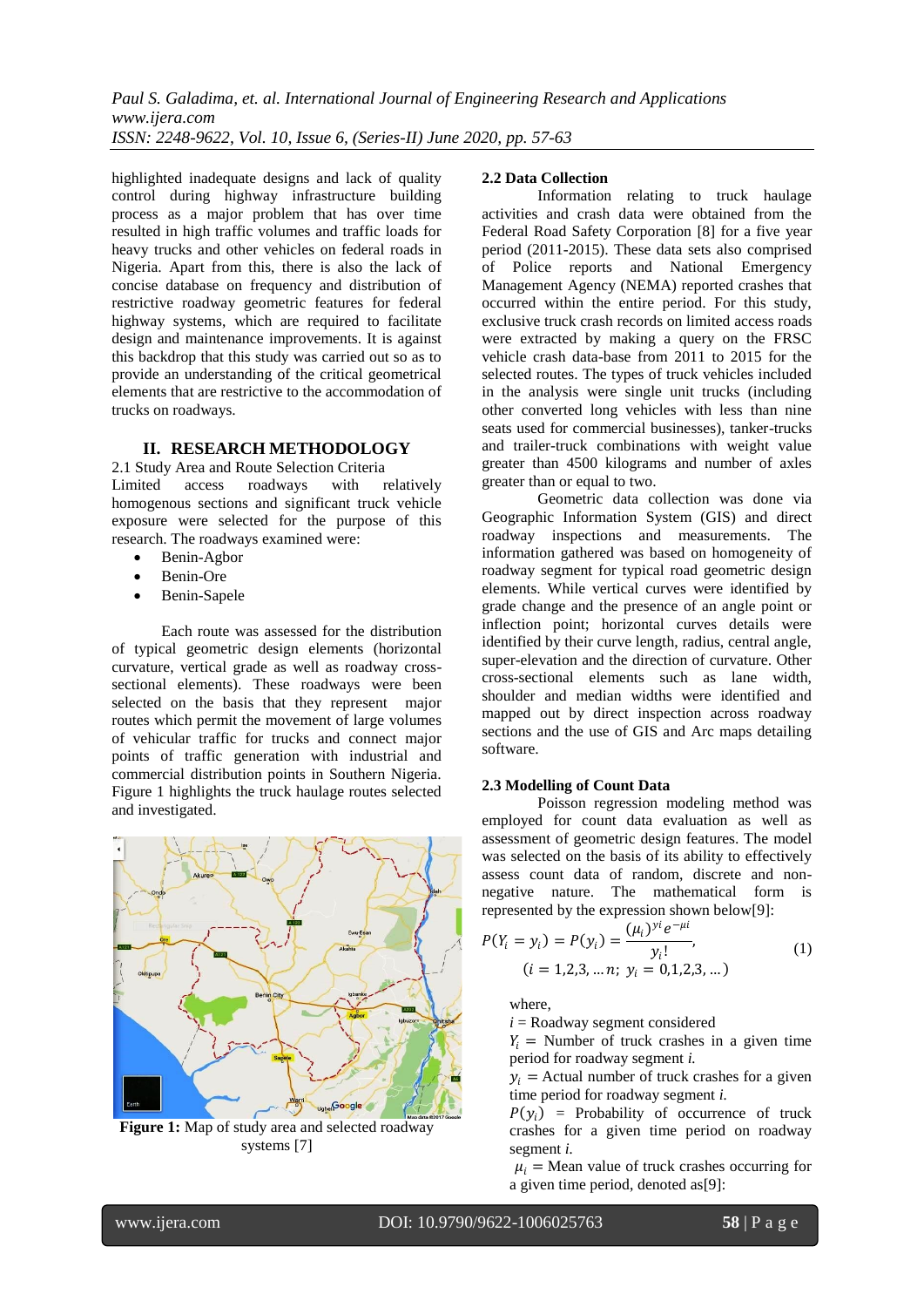*ISSN: 2248-9622, Vol. 10, Issue 6, (Series-II) June 2020, pp. 57-63*

$$
\mu_i = E(y_i) = \vartheta_i \left[ e^{\sum_{j=1}^k x_{ij} \beta_j} \right]
$$
 (2)

where,

 $x_{ij}$  = The  $j^{\text{th}}$  independent variable for roadway segment *i.*

 $\beta_j$  = The coefficient of the *j*<sup>th</sup> independent variable.

 $\vartheta_i$  = Traffic exposure for roadway segment *i*.

The traffic exposure for truck vehicles is denoted by the expression[9]:

$$
\vartheta_i = 365 * AADT * T\%_i * l_i \tag{3}
$$

where,

 $AADT =$  Average annual daily traffic

 $T\%_i$  = Percentage of trucks in traffic stream

 $l_i$  = Length of road section.

The variance-mean equality holds for Poisson regression and is thus fundamental.

$$
Var(y_i) = E(y_i) = \mu_i \tag{4}
$$

where,

 $Var(y_i)$  = Variance of response variable.  $E(y_i)$  = Expected number of response variables  $\mu_i$  = Mean of the response variable

# **2.4 Variable Selection**

The choice of variables for the model analysis was based on the following criteria:

- i. Their relevance as determined from previous studies as a major influence on crash rates
- ii. The feasibility of measuring such choice variables in a reliable manner
- iii. Degree of correlation with other explanatory variables included.

The variables selected and subjected to statistical test using the model were: Horizontal curvature, Vertical grade, Roadway section length, lane width, AADT for trucks per lane and yearly dummy variables.

#### **2.5 Model Validation**

The Poisson regression model developed was tested for goodness of fit and equi-dispersion using Pearson Chi-square and Deviance statistics. The equations describing these parameters are as shown below[9]:

$$
G^{2} = 2 \sum_{1}^{n} y_{i} ln \left[ \frac{y_{i}}{E(y_{i})} \right]
$$
 (5)  
where,

 $G^2$  = Deviance

 $y_i$  = Observed number of truck crashes

 $E(y_i)$  = Expected number of truck crashes

 $n =$  Number of road sections

The Chi-square equation is given by:

$$
x^2 = \sum_{i=1}^n \frac{(y_i - \lambda_i)^2}{\lambda_i} \tag{6}
$$

where,

 $y_i$  = Observed number of truck crashes

 $\lambda_i$  = Expected number of truck crashes

 $n =$  Number of road sections.

It is important to note that the value of Pearson Chisquare statistics divided by the associated degree of freedom must be equal to 1 to assume perfect model fitness and overall validity. However, in practicality, this is rarely obtainable. Hence, values closer to 1 are more readily acceptable as parameter estimates obtained remains valid [9]. In order to resolve problems associated with over-dispersion for the model based estimator, two fundamental steps were employed:

- Numerous zero count crash sections from the observed crash data were excluded from the model analysis as their inclusion had the tendency to invalidate the model [10,11]. Sections examined were those with significant truck crash record.
- The introduction of a scale (dispersion) parameter was also necessary to resolve the variance-mean equality principle and permit the estimation of parameters without full data using the quasi-likelihood approach method [12,13]. By so doing, the variancemean equation was modified thus:

$$
Var(y_i) = \tau \mu_i \tag{7}
$$

where,

 $Var(y_i)$  = Variance of response variable  $\tau$  = Dispersion parameter( $\tau \ge 1$ )  $\mu_i$  = Mean of the response variable  $y_i$ .

#### **III. RESULTS AND DISCUSSION 3.1 Crash data presentation**

From the FRSC data-base, the three truck vehicle configurations identified with significant haulage on the access roadways examined were: Single unit trucks (SU), Tanker trucks and Trailer trucks. The crash report for these vehicles on the plied roadways within the period of 2011 to 2015 is shown in Table 1.Figure 2 illustrates in percentages, the number of large truck crashes recorded, relative to other vehicles on plied limited access roadways in Edo State. As can also be seen in Figure 3, the chart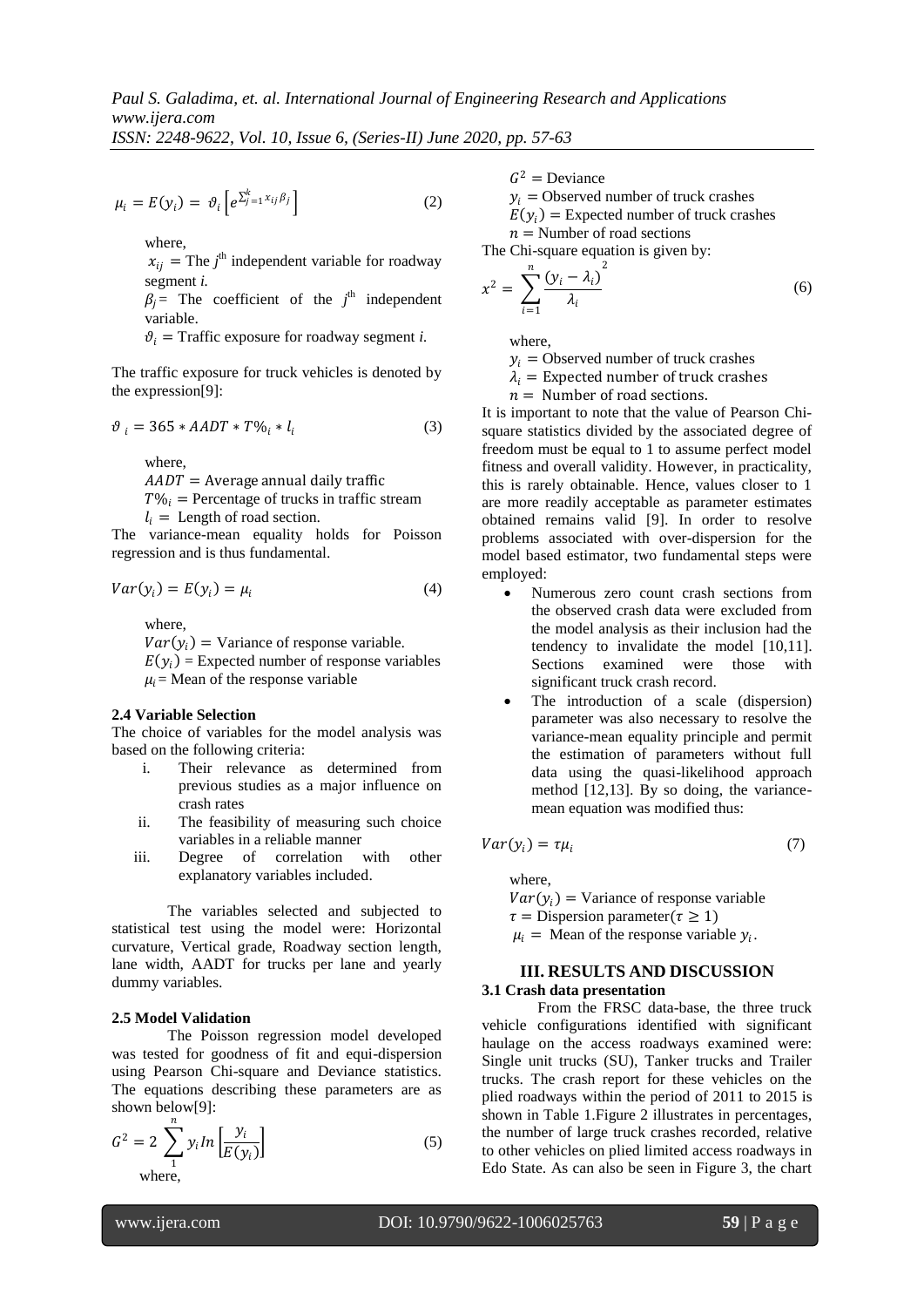depicts each truck crash frequency by vehicle configuration within the 5 year period investigated.

| <b>Table 1:</b> Number of crashes involving large trucks on three limited access highways [8] |                                 |                     |                      |              |  |  |  |  |  |
|-----------------------------------------------------------------------------------------------|---------------------------------|---------------------|----------------------|--------------|--|--|--|--|--|
|                                                                                               | Truck Crash Data from 2011-2015 |                     |                      |              |  |  |  |  |  |
| <b>Routes</b>                                                                                 | Single unit Truck<br>(SU)       | <b>Tanker Truck</b> | <b>Trailer Truck</b> | <b>Total</b> |  |  |  |  |  |
| Benin-Agbor                                                                                   | 78                              | 43                  | 62                   | 183          |  |  |  |  |  |
| Benin-Ore                                                                                     | 103                             | 95                  | 121                  | 319          |  |  |  |  |  |
| Benin-Sapele                                                                                  | 95                              | 31                  | 51                   | 177          |  |  |  |  |  |
| Total                                                                                         | 276                             | 169                 | 234                  | 679          |  |  |  |  |  |
| Percentages                                                                                   | 40.65%                          | 24.89%              | 34.46%               | 100%         |  |  |  |  |  |
| (By Vehicle Configuration)                                                                    |                                 |                     |                      |              |  |  |  |  |  |



**Figure 2:** Percentage large truck crashes on access roadways in Edo state from 2011- 2015

#### 3.2 Variable definition and descriptive statistics

A total of 152 road sections involving 679 large truck crashes were analyzed. The choice of variables for the truck-crash modeling was based on each roadway characteristics and attributes, previous research findings as well as engineering judgments.

**Crash Frequency**  $\blacksquare$  Trucks (SU)  $\blacksquare$  Tankers  $\blacksquare$  Trailers 2011 2012 2013 2014 2015 Period (Year)

#### **Figure 3:** Crash Frequency by Truck Vehicle Configuration

The variables used were those for which substantial data could be accessed and those for which measurements could be reasonably and reliably ascertained. The definitions of variables considered for each roadway selection along with their descriptive statistics is presented in Table 2.

| <b>Associated</b><br>variables                                | <b>Descriptive Statistics</b> |               |                   |                      |                  |               |                   |                      |                     |               |                   |                      |
|---------------------------------------------------------------|-------------------------------|---------------|-------------------|----------------------|------------------|---------------|-------------------|----------------------|---------------------|---------------|-------------------|----------------------|
| <b>Benin-Agbor</b>                                            |                               |               |                   |                      | <b>Benin-Ore</b> |               |                   |                      | <b>Benin-Sapele</b> |               |                   |                      |
|                                                               | min.<br>value                 | max.<br>value | mean<br>$(\mu_i)$ | st.d<br>$(\sigma_i)$ | min.<br>value    | max.<br>value | mean<br>$(\mu_i)$ | st.d<br>$(\sigma_i)$ | min.<br>value       | max.<br>value | mean<br>$(\mu_i)$ | st.d<br>$(\sigma_i)$ |
| Truck mishap<br>frequency $(y_i)$                             | 2                             | 17            | 5.33              | 2.40                 | 4                | 21            | 8.35              | 3.16                 | 2                   | 15            | 4.93              | 2.42                 |
| Horizontal<br>curvature $(H_C)$ in<br>degrees                 | $\Omega$                      | 17.79         | 4.33              | 4.08                 | $\Omega$         | 13.46         | 3.03              | 2.34                 | $\Omega$            | 3.65          | 1.50              | 1.04                 |
| Vertical grade<br>$(V \ G)$<br>in percent                     | $\overline{0}$                | 6.20          | 3.68              | 1.33                 | $\overline{0}$   | 12.40         | 3.62              | 3.00                 | $\Omega$            | 3.00          | 1.66              | 0.70                 |
| Section length<br>$(S_L)$<br>in kilometers                    | 0.25                          | 3.15          | 2.05              | 0.63                 | 1.2<br>5         | 4.5<br>5      | 3.12              | 0.95                 | 0.35                | 2.88          | 1.68              | 0.74                 |
| Lane width $(L_W)$<br>in meters                               | 2.95                          | 3.65          | 3.55              | 0.15                 | 2.9<br>5         | 3.6<br>5      | 3.20              | 0.18                 | 2.75                | 3.65          | 3.25              | 0.41                 |
| Average Annual<br>Daily Traffic per<br>lane (Truck<br>AADT/L) | 609                           | 913           | 752.6             | 114.2                | 367              | 617           | 486.7             | 81.1                 | 466                 | 829           | 645.7             | 134.1                |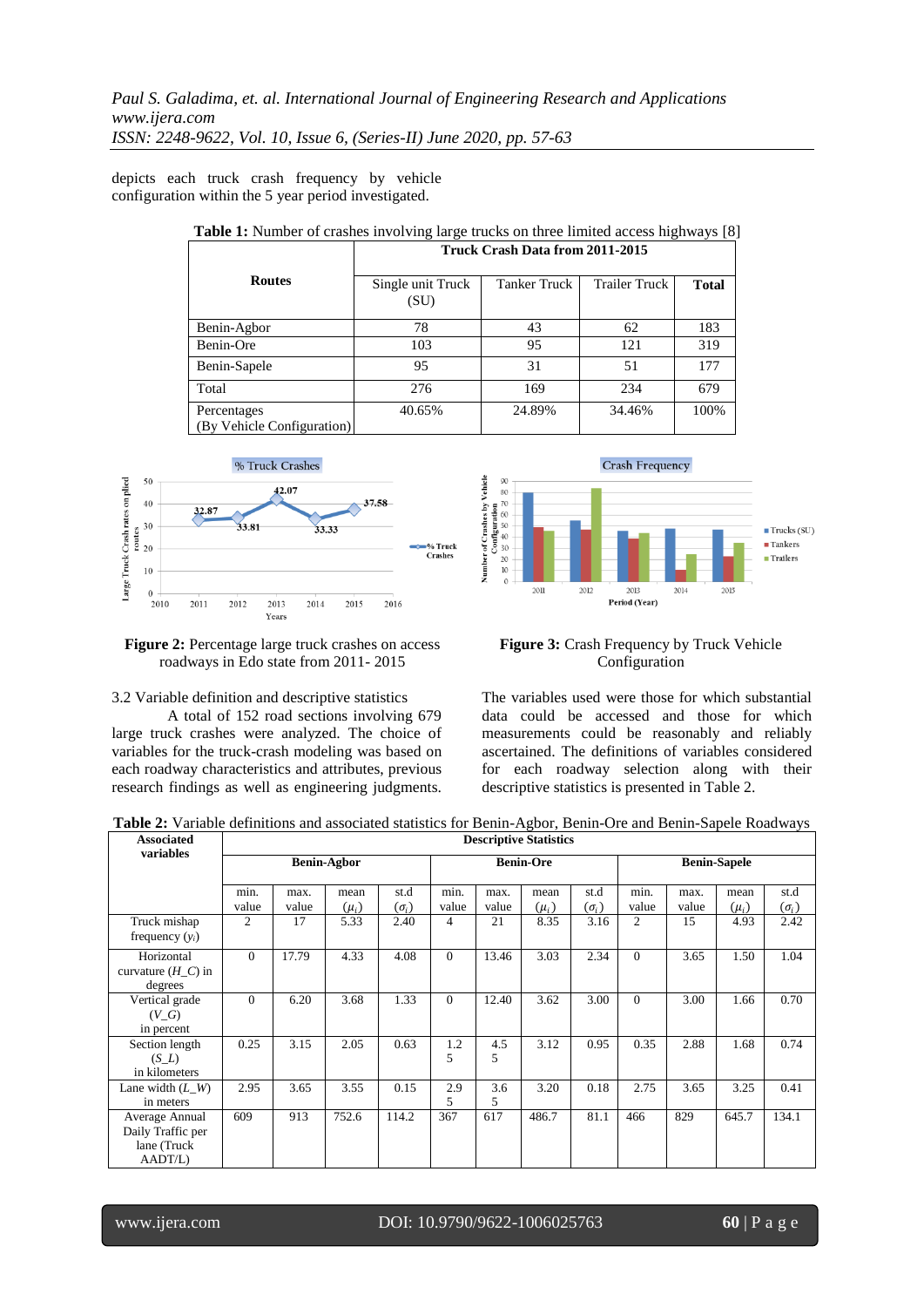# *Paul S. Galadima, et. al. International Journal of Engineering Research and Applications www.ijera.com*

| Dummy variable | v        | 0.69 | 0.47 | 0        | 0.77 | 0.43 | $\mathbf{U}$ | 0.68 | 0.47 |
|----------------|----------|------|------|----------|------|------|--------------|------|------|
| $(Y_2011)$     |          |      |      |          |      |      |              |      |      |
| Dummy variable | $_{0}$   | 0.65 | 0.48 | $\Omega$ | 0.70 | 0.46 | $\Omega$     | 0.58 | 0.50 |
| $(Y_2012)$     |          |      |      |          |      |      |              |      |      |
| Dummy variable | 0        | 0.64 | 0.49 | 0        | 0.70 | 0.46 | $\Omega$     | 0.52 | 0.50 |
| $(Y_2013)$     |          |      |      |          |      |      |              |      |      |
| Dummy variable | 0        | 0.67 | 0.47 | 0        | 0.70 | 0.46 | $\Omega$     | 0.58 | 0.50 |
| (Y 2014)       |          |      |      |          |      |      |              |      |      |
| Dummy variable | $\Omega$ | 0.62 | 0.49 | $\Omega$ | 0.60 | 0.50 | $\theta$     | 0.60 | 0.49 |
| $(Y_2015)$     |          |      |      |          |      |      |              |      |      |

*ISSN: 2248-9622, Vol. 10, Issue 6, (Series-II) June 2020, pp. 57-63*

# 3.3 Poisson regression model output

The relationship between the truck crashes observed and roadway geometric design features was depicted by the magnitude of the exponential effect for each variable considered at 0.05 significance level i.e. 95% confidence interval. Estimated coefficients greater than 1 indicated an increase in crash frequency with corresponding increase in variable size, while coefficients less than 1 indicated a decrease in the frequency with relative increase in variable size. On the other hand, estimates equal to 1 would mean no effect of the selected variable on crash frequency and the variable is otherwise regarded redundant.

Table 3 shows the exponential effects of each contributing variable for the roadway sections

examined to observed truck crash frequency. From the table, it can be seen that the observed critical geometric design variables influencing truck haulage and safety as depicted by the model are: Horizontal curvature, Vertical grade,and Roadway lane width. Other variables such as AADT and Roadway section length were also seen to fall within the required significance level. However, they were not considered as important variables to be included in the model as for instance, AADT is a traffic phenomenon indicating volume trend and distribution for truck vehicles across road sections subject to flow rates; while the Roadway section length was marked by non-disparities in elements along portions of the roadway otherwise depicted as sections with homogenous design properties.

| Table 3: Estimated coefficients from Poisson regression analysis for Benin-Agbor, Benin-Ore and Benin-Sapele |  |
|--------------------------------------------------------------------------------------------------------------|--|
|--------------------------------------------------------------------------------------------------------------|--|

| roadway                  |                               |                                                  |                                              |                                                      |                                               |                                                  |                                               |  |  |  |  |
|--------------------------|-------------------------------|--------------------------------------------------|----------------------------------------------|------------------------------------------------------|-----------------------------------------------|--------------------------------------------------|-----------------------------------------------|--|--|--|--|
| Independent<br>variables | <b>Description</b>            | <b>Benin-Agbor Roadway</b>                       |                                              | <b>Benin-Ore Roadway</b>                             |                                               | <b>Benin-Sapele Roadway</b>                      |                                               |  |  |  |  |
|                          |                               | Exponential<br>Effect<br>(Parameter<br>Estimate) | P-value/<br>significanc<br>e level<br>(0.05) | Exponential<br><b>Effect</b> (Parameter<br>Estimate) | P-Value /<br>significanc<br>e level<br>(0.05) | Exponential<br>Effect<br>(Parameter<br>Estimate) | P-Value /<br>significan<br>ce level<br>(0.05) |  |  |  |  |
| $H_C$                    | Horizontal<br>curvature $(°)$ | $1.141(14.1\%)$                                  | 0.001                                        | $1.083(8.3\%)$                                       | 0.001                                         | 1.086                                            | 0.059                                         |  |  |  |  |
| $V\_G$                   | Vertical grade<br>(percent)   | 0.013<br>$1.040(4.0\%)$                          |                                              | 0.036<br>1.027(2.7%)                                 |                                               | 0.990                                            | 0.187                                         |  |  |  |  |
| S_Length                 | Section length<br>(km)        | 1.025(2.5%)                                      | 0.025                                        | $1.031(3.1\%)$                                       | 0.031                                         | $1.046(4.6\%)$                                   | 0.033                                         |  |  |  |  |
| L_Width                  | Lane Width (m)                | $0.832(-6.8\%)$                                  | 0.038                                        | $0.886(-11.4\%)$                                     | 0.041                                         | $0.963(-3.7%)$                                   | 0.045                                         |  |  |  |  |
| AADT_L                   | AADT per lane                 | 1.191 (19.1%)                                    | 0.010                                        | $1.111(11.1\%)$                                      | 0.019                                         | $1.061(6.1\%)$                                   | 0.037                                         |  |  |  |  |
| $Y_2011$                 | Dummy for 2011                | 0.838                                            | 0.002                                        | 0.892                                                | 0.042                                         | 0.891                                            | 0.216                                         |  |  |  |  |
| Y 2012                   | Dummy for 2012                | 0.885                                            | 0.034                                        | 0.901                                                | 0.099                                         | 0.820                                            | 0.013                                         |  |  |  |  |
| Y 2013                   | Dummy for 2013                | 0.900                                            | 0.063                                        | 0.868                                                | 0.030                                         | 0.635                                            | < 0.001                                       |  |  |  |  |
| Y 2014                   | Dummy for 2014                | 0.913                                            | 0.105                                        | 0.825                                                | 0.010                                         | 0.728                                            | < 0.001                                       |  |  |  |  |
| Y 2015                   | Dummy for 2015                | 0.882                                            | 0.051                                        | 0.989                                                | 0.862                                         | 0.999                                            | 0.992                                         |  |  |  |  |
|                          |                               | <b>Goodness-of-Fit</b>                           |                                              |                                                      |                                               |                                                  |                                               |  |  |  |  |
| <b>Criterion</b>         |                               | Value                                            | Value/D.F.                                   | Value                                                | Value/D.F                                     | Value                                            | Value/D.<br>F.                                |  |  |  |  |
| Deviance $(G^2)$         |                               | 61.676                                           | 1.371                                        | 57.387                                               | 1.551                                         | 51.920                                           | 1.298                                         |  |  |  |  |
| Chi-square $(x^2)$       |                               | 63.716                                           | 1.416                                        | 60.606                                               | 1.638                                         | 53.561                                           | 1.339                                         |  |  |  |  |
| <b>Scaled Deviance</b>   |                               | 33.269                                           | 0.739                                        | 28.836                                               | 0.779                                         | 33.471                                           | 0.837                                         |  |  |  |  |
| Scaled Chi-square        |                               | 45.000                                           | 1.000                                        | 37.000<br>1.000                                      |                                               | 40.000                                           | 1.000                                         |  |  |  |  |
| Number of observations   |                               |                                                  | 55                                           |                                                      | 47                                            | 50                                               |                                               |  |  |  |  |

Amongst the three geometric design variables, the Horizontal curvature was seen to be the most critical, having a significance level of 0.001 for the Benin-Agbor and Benin-Ore roadways. This

implies that for these routes, the trucks were unable to complete maneuvers with ease due to short tangent lengths across some sections, thereby resulting in crashes. This inference is coherent with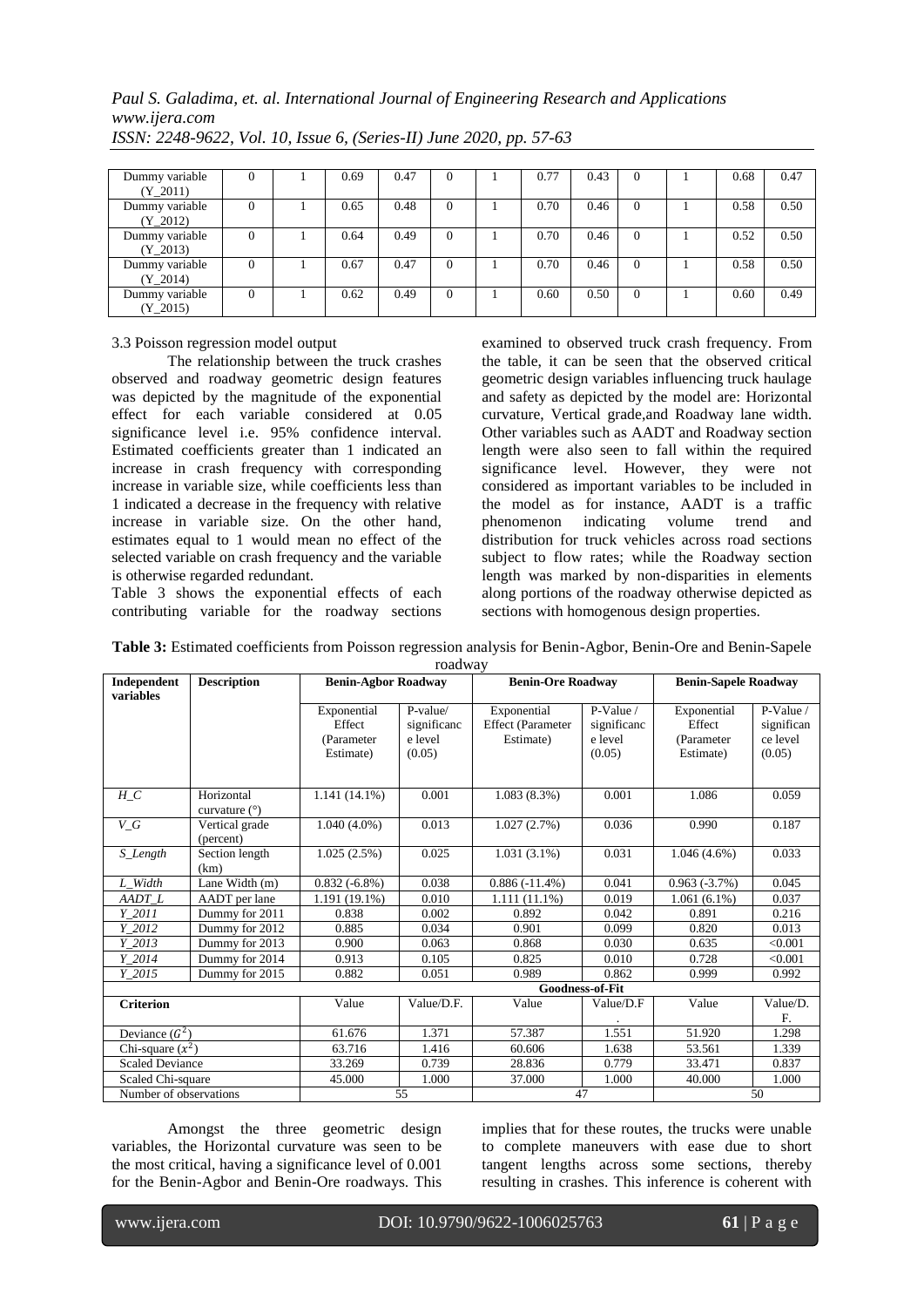findings made by notable researchers [9,14]. Next was the Vertical grade, which had a significance level of 0.013 and 0.036 for the Benin-Agbor and Benin-Ore roadways respectively. For the Benin-Sapele roadway, the Horizontal curvature and Vertical grade did not have any significant effect on the truck crashes as it did for the other two roadways. The exponential effect of the lane width on the model was less than one for all the roadways, which implies that the narrower the lane width the higher the possibility of truck crash occurring.

#### **IV. CONCLUSION**

From the results obtained in the study, it was observed that the critical geometric design parameters which influenced the accommodation and safe haulage of large truck vehicles were the degree of horizontal curvature, vertical grade and lane width. Findings from the three examined routes inferred the following:

- Narrow and or reduced lane widths along plied sections resulted in the truncation of roadway capacity and congestions especially during peak travel hours.
- Poor roadway geometric alignments along some sections of the roadways contributed to truck haulage difficulties and crashes. Where sharp curves were present, trucks were unable to complete maneuvers with ease due to their length and crashes were imminent. On steep vertical grades, truck vehicles likely travelled at slower speeds increasing the tendency for smaller faster vehicles to overtake more frequently, resulting in mishaps.
- Higher Annual Average Daily Traffic (AADT) per lane indicated increased likelihood to contribute to truck crash susceptibility because of traffic build up for other vehicles and road users since the speed of travel, safety, comfort and convenience are generally affected.

Based on these findings, it is recommended that:

- Adequate consideration should be given to present truck vehicle configuration in implementing design features for roadways with significant traffic haulage condition.
- Exclusive truck lanes and alternative routes should be considered in the development of highway infrastructure to mitigate the effect of increasing truck traffic on roadways.
- Regular assessment of geometric design features on significant truck haulage routes is necessary to aid data collation in order to effectively carryout design reviews.

# **REFERENCES**

- [1]. A.S. Akanimo,*Truck Drivers: The Grim Reapers on Nigerian Roads*[online], 2015. [Accessed. 17/01/2017]Available from: [https://guardian.ng/features/youthspeak/truck](https://guardian.ng/features/youthspeak/truck-drivers-the-grim-reapers-on-nigerian-roads/)[drivers-the-grim-reapers-on-nigerian-roads/](https://guardian.ng/features/youthspeak/truck-drivers-the-grim-reapers-on-nigerian-roads/)
- [2]. AASHTO, A Policy on Geometric Design of Highways and Streets,*American Association of State Highway and Transportation Officials*,Washington DC, 2001, 1(990): 158.
- [3]. L. Elefteriadou, D.W. Harwood, W.D. Glauz, J. Hawkins, J. McFadden, D.J. Torbic and N. Webster, *Evaluation of Limitations in Roadway Geometry and Impacts on Traffic Operations for Proposed Changes in Truck Size and Weight Policy: Draft Final Report.* Pennsylvania Transportation Institute, 1997.
- [4]. D.W. Harwood, B.P. Ingrid, D.J. Torbic and W.D. Glauz, *Commercial Trucks and Bus Safety Synthesis (CTBSSP),*Transportation Research Board (T.R.B),Washington DC, 2003.
- [5]. E.Fekpe,Truck Regulations and Regional Trade in Africa,*6th International Symposium on Heavy Vehicle Weights and Dimensions,*  Saskatoon, Saskatchewan, Canada, 2000.
- [6]. A. Campbell,*Federal Road Management for Sub-Saharan African Nations: A Nigerian Case Study,*M.Sc Thesis, University of Waterloo, Canada, 2009.
- [7]. Google Satellite Maps [online], 2017.[Accessed, 17/01/2017] Available from: [http://www.google.com.ng/maps/search/benin](http://www.google.com.ng/maps/search/benin-agbor+ore+sapele) [-agbor+ore+sapele.](http://www.google.com.ng/maps/search/benin-agbor+ore+sapele)
- [8]. FRSC, Report of Road Traffic Crash (RTC) Data from 2011 to 2015,*Policy, Research and Statistics Department, Federal Road Safety Corps,* Nigeria, 2016.
- [9]. S.P. Miaou, The Relationship between Truck Accidents and Geometric Design of Road Sections: Poisson versus Negative Binomial Regressions,*Accident Analysisand Prevention*,*26(4)*, 1994, 471-482.
- [10]. D. Lord, S.P. Washington and J.N. Ivan, *Statistical Challenges with Modeling Motor Vehicle Crashes: Understanding the Implications of Alternative Approaches*. Texas A & M University System, Texas Transport Institute, 2004.
- [11]. C. Dong, S.Nambisan, S.H. Richards and M. Zhuanglin, Assessment of the effect of highway geometric design features on the frequency of truck involved crashes using bivariate regression,*Transportation Research Part A: Policy and Practice,* 75, 2015, 30-41.